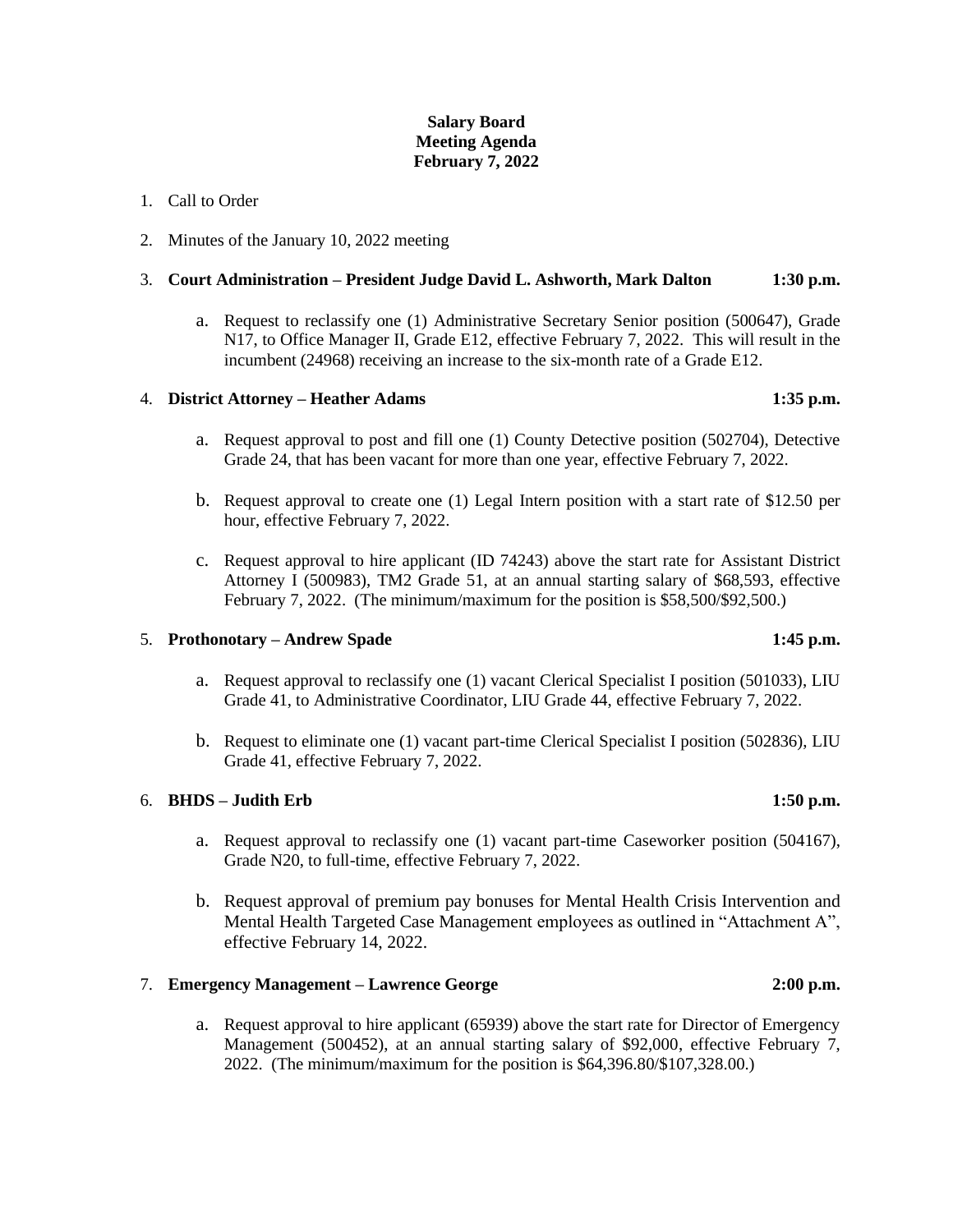#### 8. **Facilities Management – Robert Devonshire 2:05 p.m.**

- a. Request approval to reclassify one (1) vacant Maintenance Worker I position (500262), Grade N12, to Maintenance Worker II, Grade N15, effective February 7, 2022.
- b. Request approval to reclassify one (1) Maintenance Worker II position (503964), Grade N15, to a Trails Coordinator/Arborist, Grade N16, effective February 7, 2022. This will result in the incumbent (25666) receiving a 5% increase.

## 9. **Human Resources – Michelle Gallo 2:15 p.m.**

a. Request approval to hire applicant (79221) above the start rate for HRIS Analyst (500025), at an annual starting salary of \$52,420, effective February 9, 2022. (The minimum/maximum for the position is \$44,109.00/ \$73,495.50.)

### 10. **Purchasing – Linda Schreiner 2:30 p.m.**

a. Request approval to reclassify and downgrade one (1) Purchasing Operations Supervisor position (500021), Grade N18, to Warehouse/Delivery/Assistant Buyer, Grade N17, effective February 7, 2022.

#### 11. **Solicitor – Jacquelyn Pfursich 2:35 p.m.**

- a. Request approval to reclassify one (1) vacant Assistant County Solicitor position (504501), Grade E21, to Assistant County Solicitor-C&Y Lead, Grade E23, effective February 7, 2022.
- b. Request approval to reclassify one (1) Assistant County Solicitor position (504172) Grade E21 to First Assistant County Solicitor, Grade E25, effective February 7, 2022. This will result in the incumbent (23810) receiving an 8% increase.

### 12. **Human Resources – Michelle Gallo 2:45 p.m.**

- a. **Prison:** Request approval of a salary adjustment for non-bargaining security and treatment supervisors in the amount of \$3.70 per hour, effective February 14, 2022. Additional approval is requested for an exception to the 2022 Salary Administration Plan to waive 2022 merit increases for security and treatment supervisors to include employees covered by the bargaining unit who are promoted to a non-bargaining unit position in 2022. Affected employees who have already received their 2022 merit increase will be eligible for an increase of the difference up to \$3.70 per hour.
- b. **Youth Intervention Center:** Request approval of a salary adjustment for non-bargaining youth care workers and supervisors in the amount of \$3.14 per hour, effective February 14, 2022. Additional approval is requested for an exception to the 2022 Salary Administration Plan to waive 2022 merit increases for non-bargaining youth care workers and supervisor to include employees covered by the bargaining unit who are promoted to a non-bargaining unit position in 2022. Affected employees who have already received their 2022 merit increase will be eligible for an increase of the difference up to \$3.14 per hour.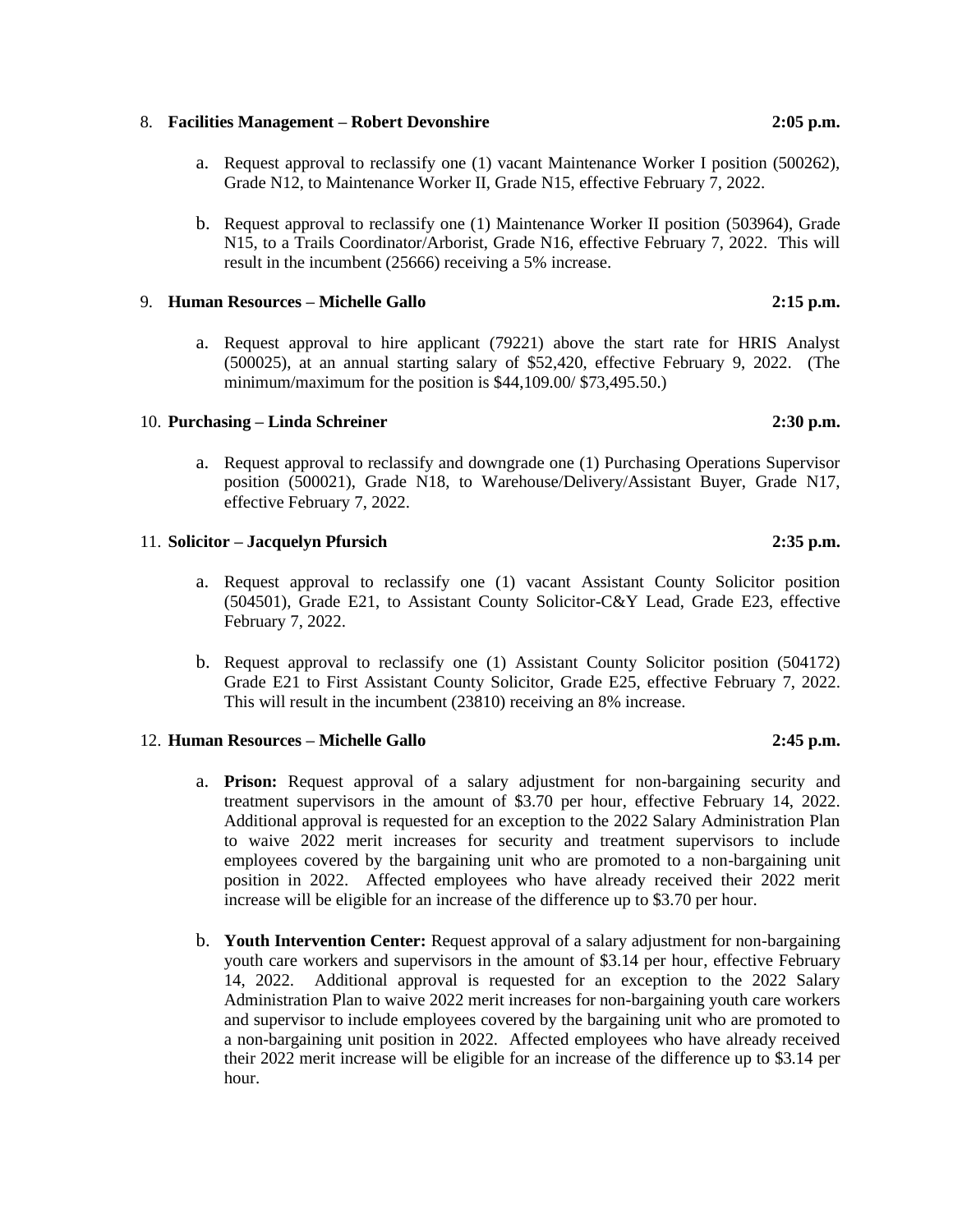# 13. **Prison – Cheryl Steberger 3:00 p.m.**

- a. Request approval to upgrade one (1) Reentry Services Coordinator position (501224), Grade N19, to Reentry Program Coordinator, Grade E13, effective February 7, 2022. This will result in the incumbent (22288) receiving an 8% increase.
- b. Request approval to hire a Corrections Field Investigator position (504505) prior to the incumbent employee's separation on March 31, 2022.
- c. Request approval to promote two (2) correctional officers (25966, 24155) to Administrative Sergeant with a 5% pay increase, effective February 14, 2022.
- 14. Presentation of Reports (Exceptional Review Allocations, Employee Referral Bonus Report, Turnover Report)
- 15. Good of the Order
- 16. Adjourn
- 17. Next Meeting: Monday, March 7, 2022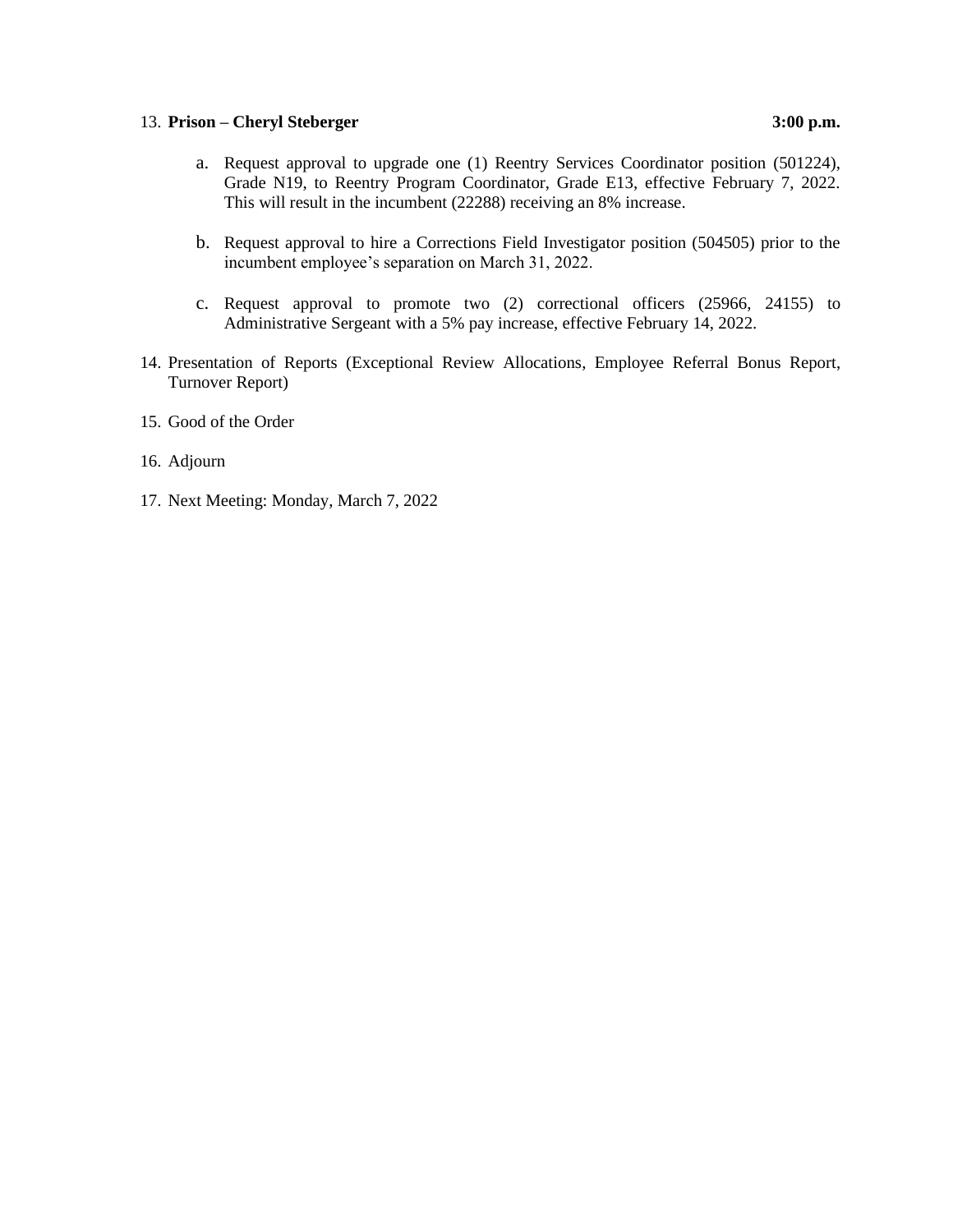# BHDS Recruitment and Retention

For Crisis Intervention Employees and Targeted Case Management Employees

CABHC Board of Directors have approved a plan to pay network providers one-time funds, originating from the 2021 medical claims PerformCARE surplus, to primarily assist providers in the recruitment and retention of staff that support the services that are accessed by (PerformCARE) Members. Lancaster County BHDS is a PerformCARE provider for Crisis Intervention and for Targeted Case Management (TCM)

(a) Crisis Caseworkers and Targeted Case Managers, Supervisors, and

Directors hired between the effective date of the recruiting bonus and the date the available funds are exhausted.

- (i) Payment of \$1,500 upon completion of ninety (90) days of employment.
- (ii) Payment of \$1,500 upon completion of one hundred eighty (180) days of employment.
- (iii)Payment of \$2,000 upon completion of three hundred sixty-five (365) days of employment.
- (iv) An eligible employee's days of employment shall be calculated by utilizing the official most recent date of hire reflected in the employee's personnel records maintained by the County.
- (v) Eligibility for the within premium payments applies only to employees whose most recent hire date occurs between the effective date of the premium pay and the date the available funds are exhausted.
- (vi) Newly hired employees receiving payments shall be required to maintain their employment with the County for a period of at least three hundred sixty-five (365) days from receipt of any of the payments referenced herein. Employees who terminate their employment or whose employment is terminated for any reason prior to reaching this period of employment expressly agree that the County may deduct the total amount of the premium payments received from any final pay owed to the employee.
- (vii) Crisis or TCM employees promoted to Caseworker Supervisor or Chief Caseworker between the effective date of the premium pay and the date the funds are exhausted shall continue to receive scheduled bonuses as eligible. There shall be no duplication of payments. Any disputes will be resolved by management.
- (viii) Payments shall be one-time only payments which shall not be rolled into any employee's base pay and shall be considered pay provided by Health Choices for the sole purpose of staff recruitment and/or retention that resulted from COVID-19.
- (ix) Other BHDS staff who apply for any Crisis or TCM positions will be eligible for the recruitment pay as long as the funding is available.

(b) Crisis and TCM employees to include Caseworkers, Supervisors, Chief Caseworkers, and other staff who have any portion of their time reimbursed by Health Choices and are hired prior to the effective date of the agreement will receive the following retention pay:

| (i) Retention payments of the following amounts: |                           |
|--------------------------------------------------|---------------------------|
| Category A: 5 Years or Less of Service:          | 10% of the current salary |
| Category B: 5+ Year to 10 Years of Service:      | 13% of the current salary |
| Category C: 10+ Years of Service:                | 15% of the current salary |

- (ii) Payments referenced herein shall be made in one installment to be paid after the effective date of the agreement but not less than 60 days.
- (iii) The payments referenced above shall not be cumulative, meaning that employees shall be eligible for payment in only one (1) category (e.g., an employee in Category B is entitled to only the amount set forth in that Category and not Categories A and B cumulatively).